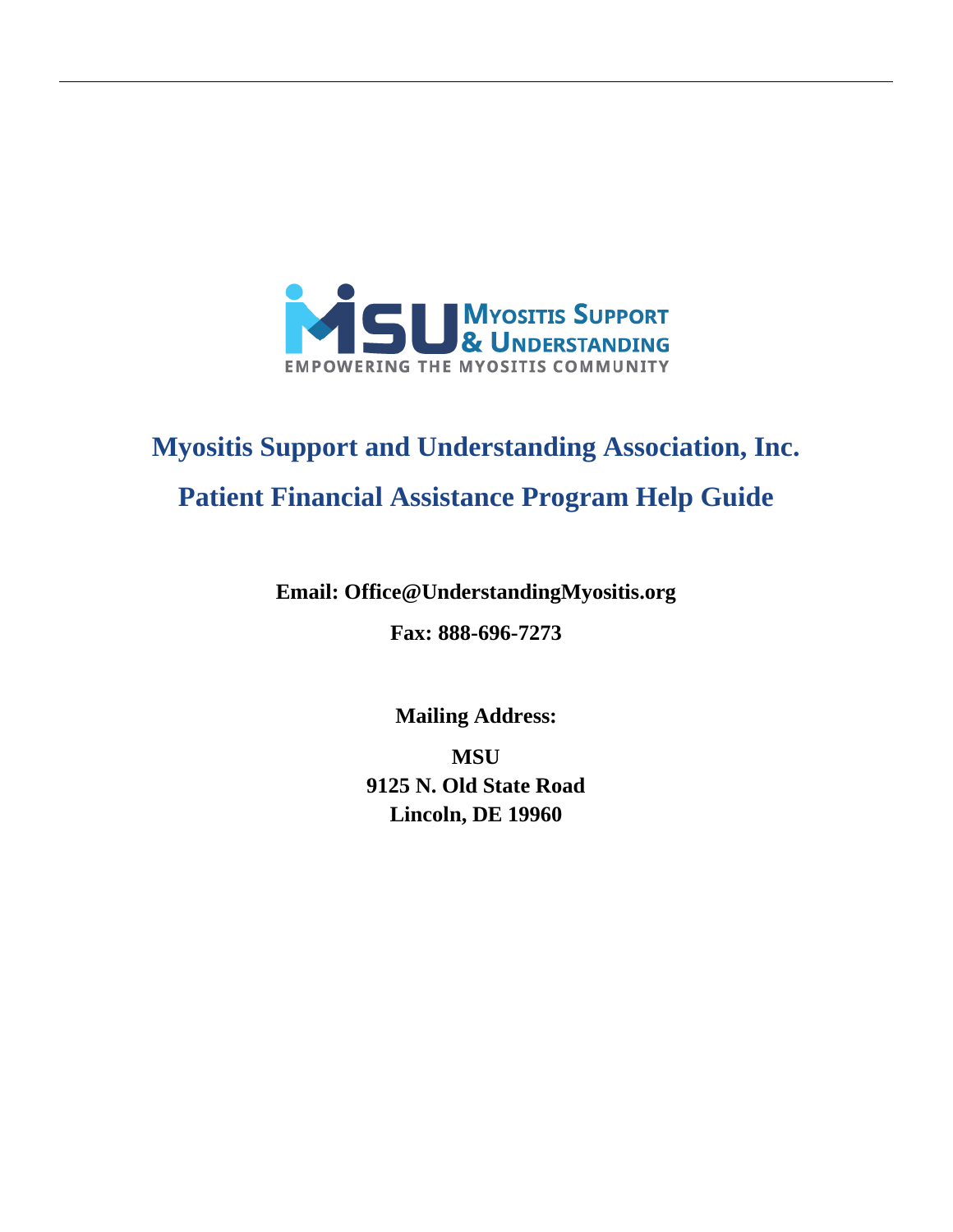

A supplement to the MSU Financial Assistance Application Email: [Office@Understandingmyositis.org](mailto:Office@Understandingmyositis.org) | Fax: 888-696-7273

<span id="page-1-0"></span>

| <b>MSU FINANCIAL ASSISTANCE HELP GUIDE TABLE OF CONTENTS</b> |                |  |
|--------------------------------------------------------------|----------------|--|
| MSU FINANCIAL ASSISTANCE HELP GUIDE TABLE OF CONTENTS        | 2              |  |
| PROGRAM INFORMATION AND ELIGIBILITY                          | 3              |  |
| APPLICATION PROCESSING INFORMATION                           | $\overline{4}$ |  |
| <b>HELP WITH THE APPLICATION</b>                             | $\overline{4}$ |  |
| SECTION A: PERSONAL DEMOGRAPHICS, DIAGNOSIS, TREATING DOCTOR | $\overline{4}$ |  |
| <b>SECTION B: HOUSEHOLD INCOME</b>                           | 5              |  |
| <b>SECTION C: SAVINGS ACCOUNTS</b>                           | 6              |  |
| SECTION D: TYPE OF FINANCIAL ASSISTANCE REQUESTING           | 6              |  |
| <b>Assistance for Medical Bills</b>                          | 6              |  |
| <b>Assistance for Emergency Household Expenses</b>           | 8              |  |
| <b>Assistance for Mobility/Assistive Devices</b>             | 9              |  |
| APPLICATION CERTIFICATION FORM                               | 10             |  |
| <b>DOCTOR CERTIFICATION FORM</b>                             | 10             |  |
| FREQUENTLY ASKED QUESTIONS                                   | 10             |  |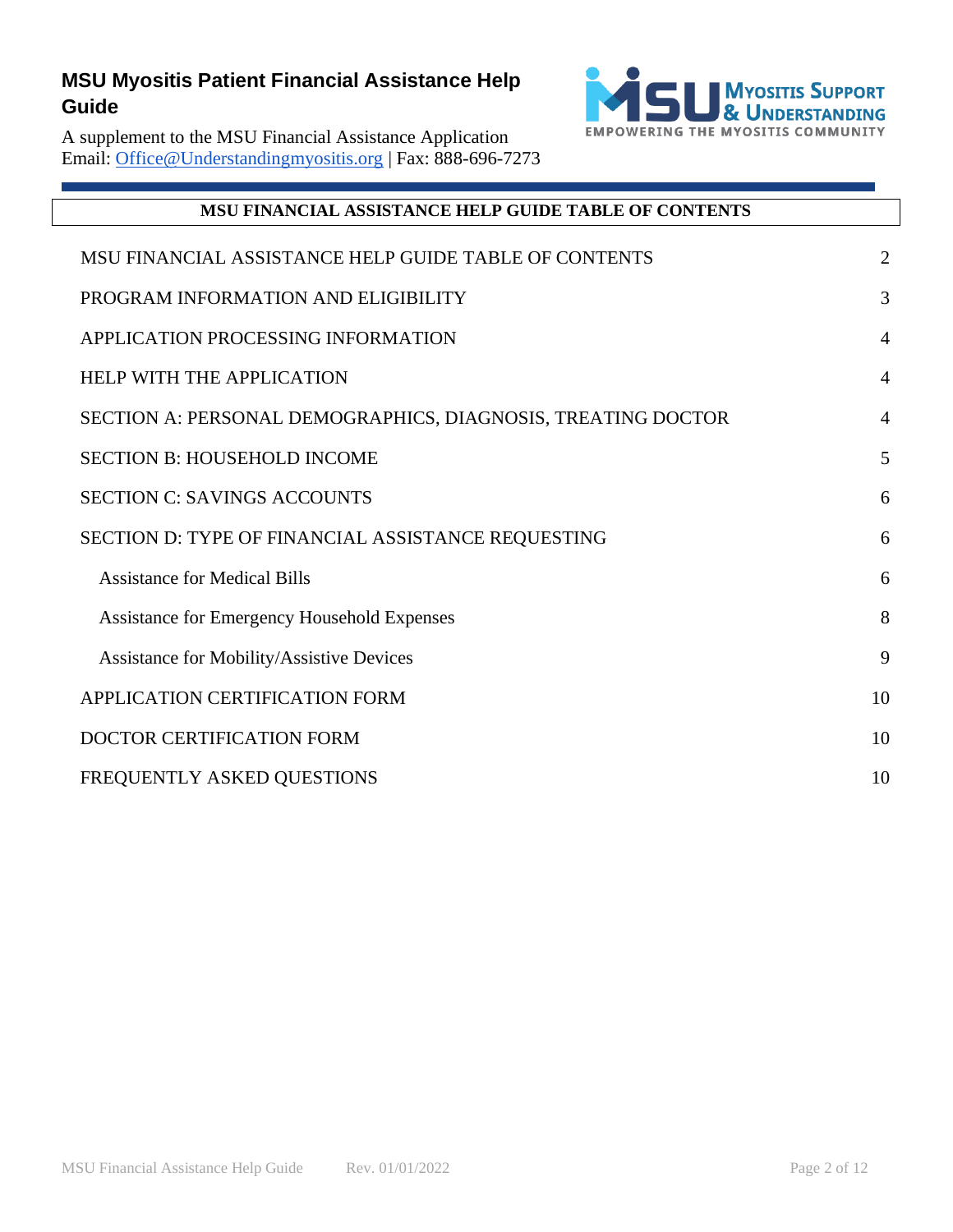A supplement to the MSU Financial Assistance Application Email: [Office@Understandingmyositis.org](mailto:Office@Understandingmyositis.org) | Fax: 888-696-7273



This Help Guide is a supplement to the [MSU Financial Assistance Application](https://understandingmyositis.org/docs/assistance/MSU-Financial-Assistance-Application.pdf) (application) and **contains important, required information to include with your application**, as well as additional forms and instructions that may be required based on the type(s) of financial assistance for which you are applying. The use of this Help Guide will ensure that you provide all necessary details and documents that otherwise would cause a delay in processing the application or void the application entirely.

When filling out the application, *please print clearly*. If we are unable to read the information, the application will not be processed. Applications that are incomplete or missing supporting documentation may not be considered.

All applications and provided documents are kept private and confidential. We only share your information with third parties when the type of assistance you are requesting requires us to do so, for example, when paying bills to creditors.

**Anti-Discrimination Policy:** MSU does not discriminate based on race, color, age, religion, national origin, gender, gender expression, sexual orientation, national origin (ancestry), marital status, disability, or political affiliation.

### **PROGRAM INFORMATION AND ELIGIBILITY**

<span id="page-2-0"></span>This program is available to Myositis patients who are residents of the United States of America.

To be eligible for financial assistance, the patient must be diagnosed with one of the idiopathic inflammatory myopathies (myositis) or be going through the diagnostic process in which doctors strongly suspect and are testing the patient for Myositis through muscle or skin biopsy, imaging, EMG, and/or blood work.

Patients may be eligible to receive up to a maximum of \$2,000.00 once per rolling year from MSU. This means patients who have received assistance from MSU in the past must wait one full year from the date of the last approved financial award to apply again.

#### **All supporting documents must be included with the application to be considered for an award.**

Requests for assistance are evaluated on a case-by-case basis and are subject to funding availability as well as eligibility and financial need. If you qualify for a financial award, the amount awarded will be paid directly to your creditor(s), with the exception of case-by-case situations.

*Note: Applicants and potential recipients of financial assistance should discuss any ramifications, including taxes, with their caseworker, accountant, and/or lawyer. We cannot provide legal advice.*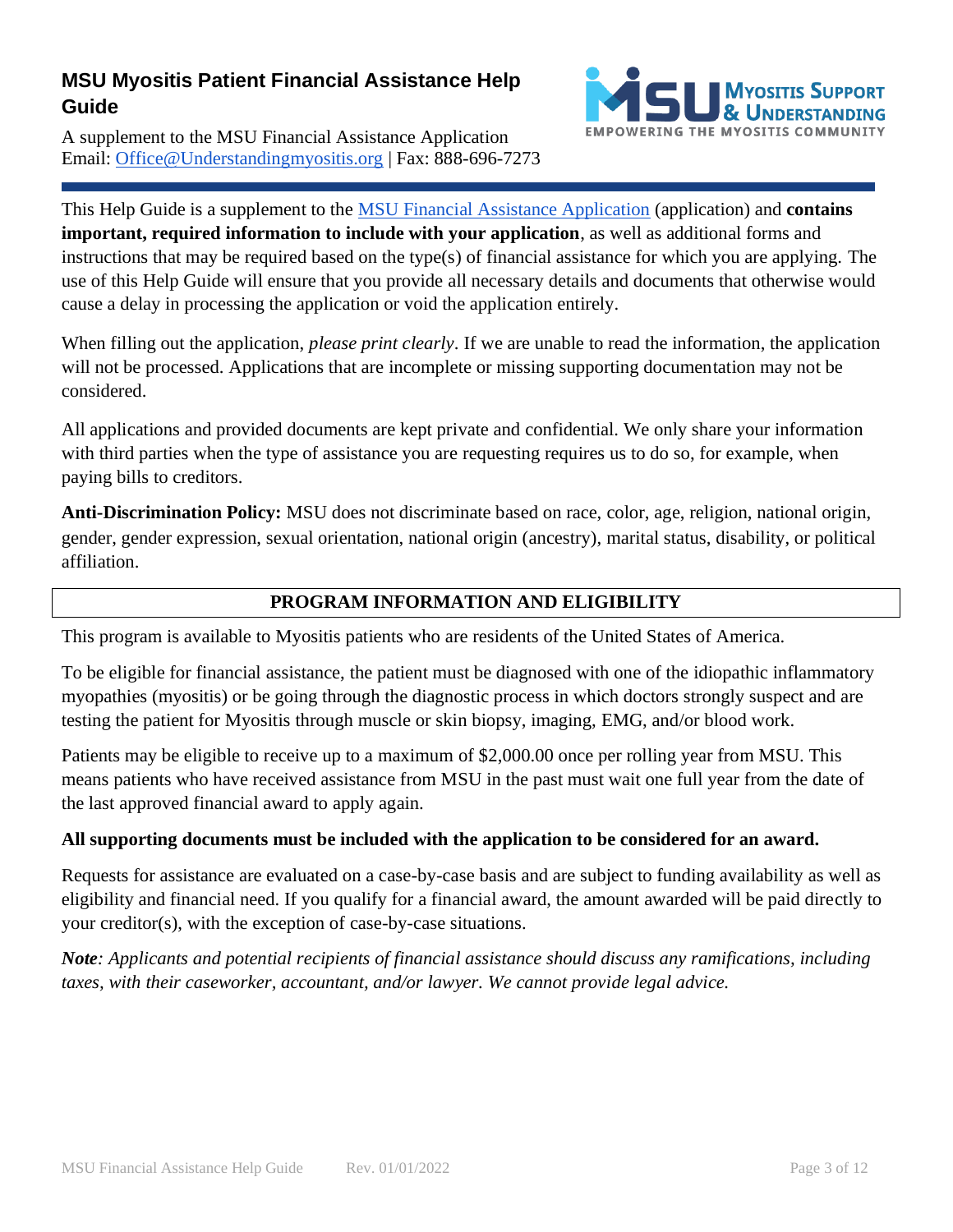A supplement to the MSU Financial Assistance Application Email: [Office@Understandingmyositis.org](mailto:Office@Understandingmyositis.org) | Fax: 888-696-7273



#### **APPLICATION PROCESSING INFORMATION**

<span id="page-3-0"></span>Please allow at least 14 business days for the review and processing of your application. To save on costs and help the environment, **all notifications and finalized documents are sent via email**. If approved, payments are generally processed within 30 days, although they may be received sooner.

Based on the type of assistance you are requesting, and individual situations, we may request additional information and documentation before we can process your application. Failure to provide the required supporting documents and signed forms will cause a delay in the processing of your application or may render the application void.

Applications pending further information and documentation will be held for 45 calendar days, at which time the application expires unless there is ongoing communication. Submitting a new application with updated supporting documents may reopen the process, however, we will not hold funds for expired applications.

We process applications on a first-come, first-serve basis and only process applications that include all required information.

If we receive an incomplete application, we will contact you via email for the missing information, mark your application as pending, and we will begin processing the next fully complete application.

### **HELP WITH THE APPLICATION**

<span id="page-3-1"></span>More details are provided on the following pages, including examples of fields on the application and information about the supporting documents that must be submitted based on the type(s) of financial assistance you are requesting.

*Please use this help guide to ensure that you are submitting all required information and documents to expedite the processing of your application. Decision-making can be delayed if information is missing or incomplete.*

#### **SECTION A: PERSONAL DEMOGRAPHICS, DIAGNOSIS, TREATING DOCTOR**

#### <span id="page-3-2"></span>**All fields in Section A are required.**

It is important that you *print your email address clearly* on the application. Email serves as our official method of communication throughout the financial assistance process. Provide us with an email that you often check, and remember to check your spam or junk email folders for any misplaced MSU emails. All official letters and notifications are provided to you via email. Add office@understandingmyositis.org to your contacts and email safe senders list.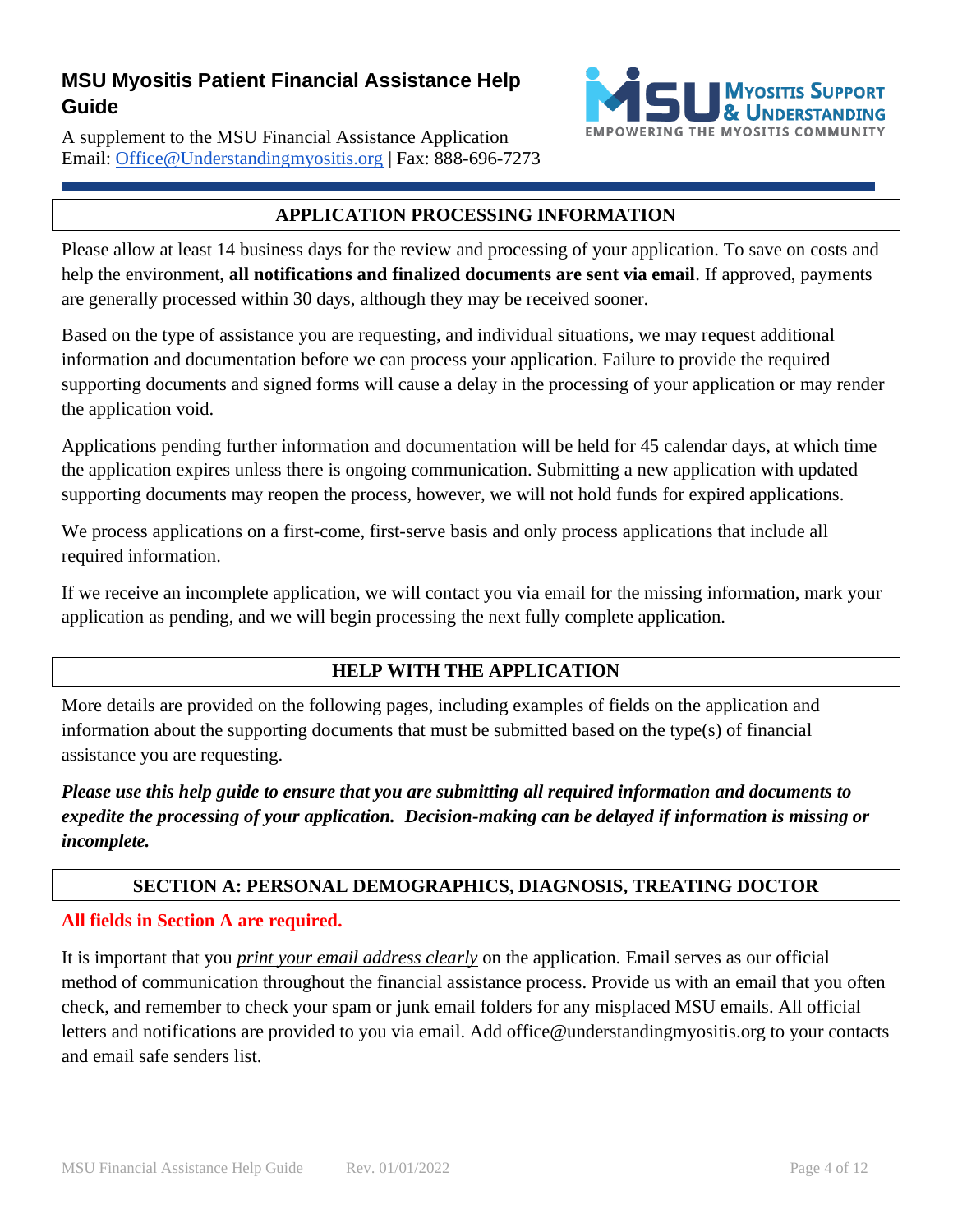A supplement to the MSU Financial Assistance Application Email: [Office@Understandingmyositis.org](mailto:Office@Understandingmyositis.org) | Fax: 888-696-7273

#### **Fields on the application**

- List the *patient's* full name, date of birth, mailing address, city, state and zip code, email address, and phone number.
- List the type of Myositis (idiopathic inflammatory myopathy) with which the patient was diagnosed and the treating physician.
- *If you are applying on behalf of another person*, such as a minor child, an adult with a disability who is unable to fill out the application on their own, or for someone for whom you have Power of Attorney, etc., please provide your information in the field "List Non-Patient Applicant's Name, Phone Number, Email Address, and Relationship."

#### **Documents required**

- For a minor child, a copy of the child's birth certificate.
- For other situations, such as Power of Attorney (POA), a copy of the POA, or other official legal documents outside of a POA.

#### **SECTION B: HOUSEHOLD INCOME**

#### <span id="page-4-0"></span>**All fields in Section B are required.**

**Gross income** is defined as the amount of money you earn before anything is taken out for taxes or other deductions.

**Total Monthly Gross Household Income**: This is the total combined monthly gross income for all members of the household.

#### **How to calculate monthly gross income**

Use the example below as a guide to calculate the amount we are requesting you enter on the application, your total monthly gross household income. Please complete the steps below for all who earn income in your household and enter the combined total.

#### *(Continued on page 6)*

#### **In the example below, we will use a \$15 hourly wage, a 40-hour work week, and one household member who has income.**

- 1. Multiply your hourly wage (\$15) by the number of hours worked per week (40) to calculate your weekly gross pay. In this example, it's \$600 per week.
- 2. Next, multiply your weekly gross pay (\$600) by 52, the number of weeks in a year. In this example, your annual gross income is \$31,200.

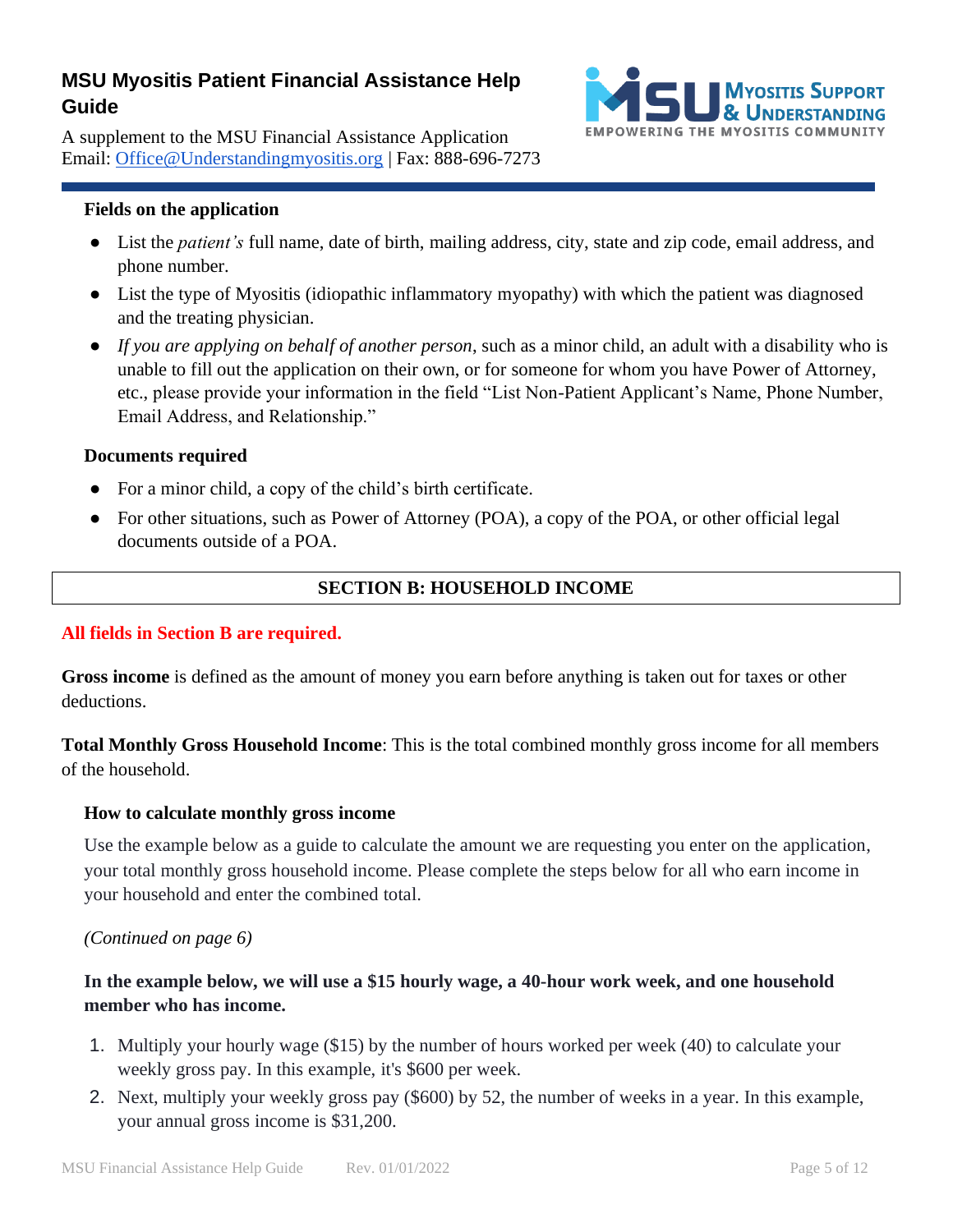A supplement to the MSU Financial Assistance Application Email: [Office@Understandingmyositis.org](mailto:Office@Understandingmyositis.org) | Fax: 888-696-7273



3. Lastly, divide your annual gross pay (\$31,200) by 12 (number of months in the year) to calculate the number we request on the application - monthly gross income. In this example, you would enter \$2600; however, if you have additional household members who earn income, repeat the steps above for each household member and combine the totals. Enter the total on the application.

#### **Fields on the application**

- Enter the total monthly gross household income.
- Enter how many people live in the household.
- Enter how many adults contribute to the household income.

#### **Documents required**

No additional documents are required for the income section at this time.

#### **SECTION C: SAVINGS ACCOUNTS**

<span id="page-5-0"></span>**Savings accounts:** Include saving accounts and fundraising accounts that have been established in your name.

**Documents required:** Copies of the front page of your most recent statement for all savings accounts must be included showing the average daily balance.

| <b>Bank Name</b>            | <b>Average Daily Balance</b> | <b>Account Number (last digits)</b> |
|-----------------------------|------------------------------|-------------------------------------|
| <b>Ex.:</b> Bank of America | \$100                        | 4321                                |

#### **Fields on the application**

Using the example shown above, on the application list the bank name, the average daily balance, and the last four digits of the account number. If you do not have savings accounts or personal fundraising accounts, simply check the box on the application indicating such.

#### **SECTION D: TYPE OF FINANCIAL ASSISTANCE REQUESTING**

<span id="page-5-1"></span>This section of the application is asking what type of financial assistance you are requesting. *Please only answer the section that applies to the type of assistance you are requesting*. The total you can request is up to \$2,000.00 (two-thousand dollars).

## <span id="page-5-2"></span>**Assistance for Medical Bills**

**Medical Bills** are defined as bills payable for Myositis-related medical diagnosis, treatment, and care to pharmacies (or formularies) for prescriptions, accredited hospitals, labs, Licensed Medical Doctors, Doctors of Osteopathy, urgent care centers, and other like institutions. These are not reimbursable expenses. We will pay directly to your creditors according to a recent bill you provide to us.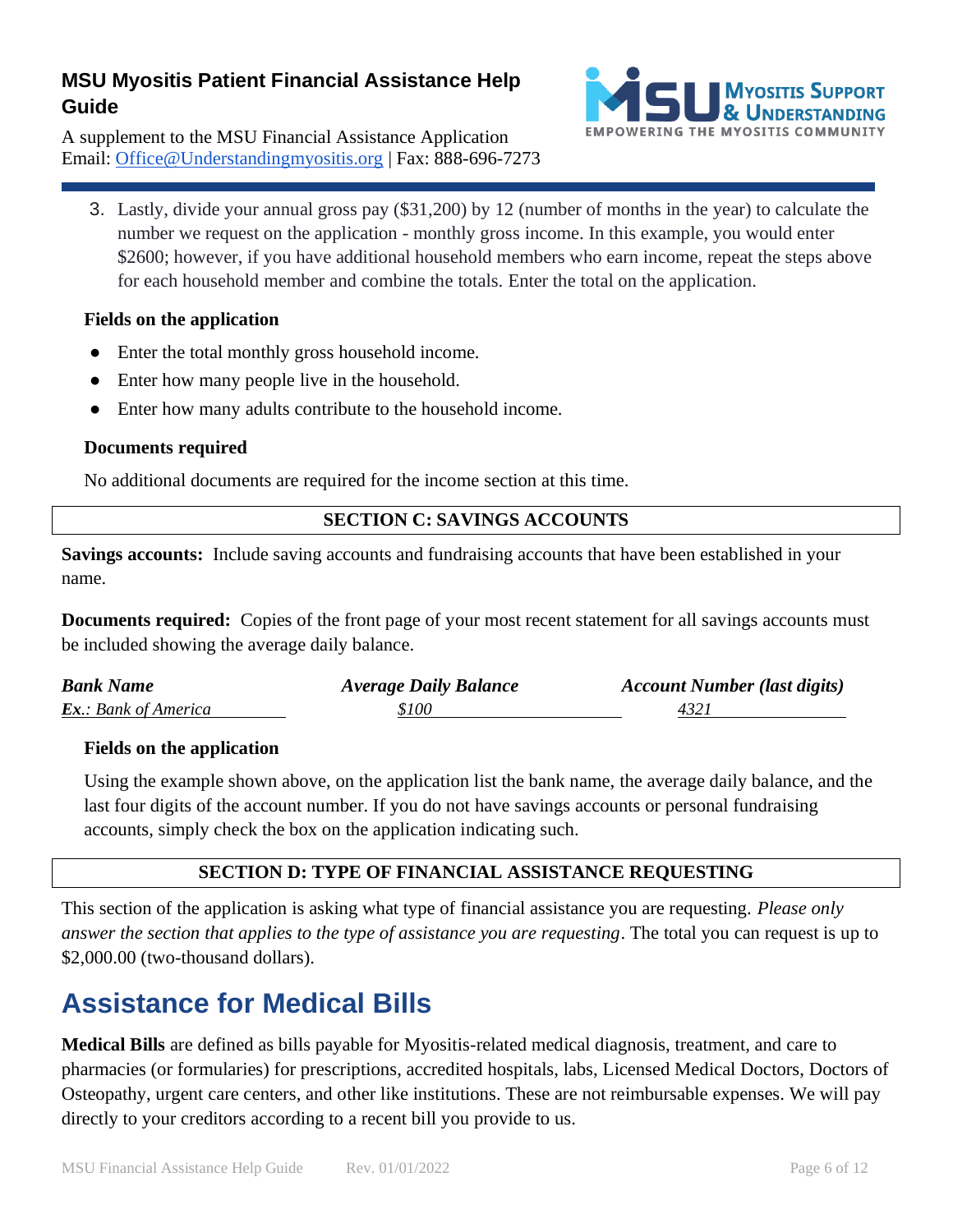A supplement to the MSU Financial Assistance Application Email: [Office@Understandingmyositis.org](mailto:Office@Understandingmyositis.org) | Fax: 888-696-7273



#### **Fields on the application**

- Enter the total amount of medical bills for which you are requesting assistance.
- If you have health insurance, or did at the time of service, please check the bill(s) to see if insurance has paid their portion. If they have, please circle Y on the application. If you know insurance is not going to pay, circle N. If you are not sure if insurance is going to pay, see below.

#### **What if my health insurance company has not paid their part?**

Please contact the insurance company first to determine if they are going to cover a portion of the bill and when their payment will likely be applied. If they are going to cover a portion of the bill, please wait until you receive a statement showing the insurance payment applied and the updated balance due. Then, submit your financial assistance request with the updated bill.

#### **Documents required**

- The most recent copies of the medical bill(s) for which you are requesting assistance.
- <span id="page-6-0"></span>● Copies of bills must include the payment mailing address, telephone number, and account number. If a telephone number is not included on the bill, please provide us with this information as it is required for us to make a payment on your behalf.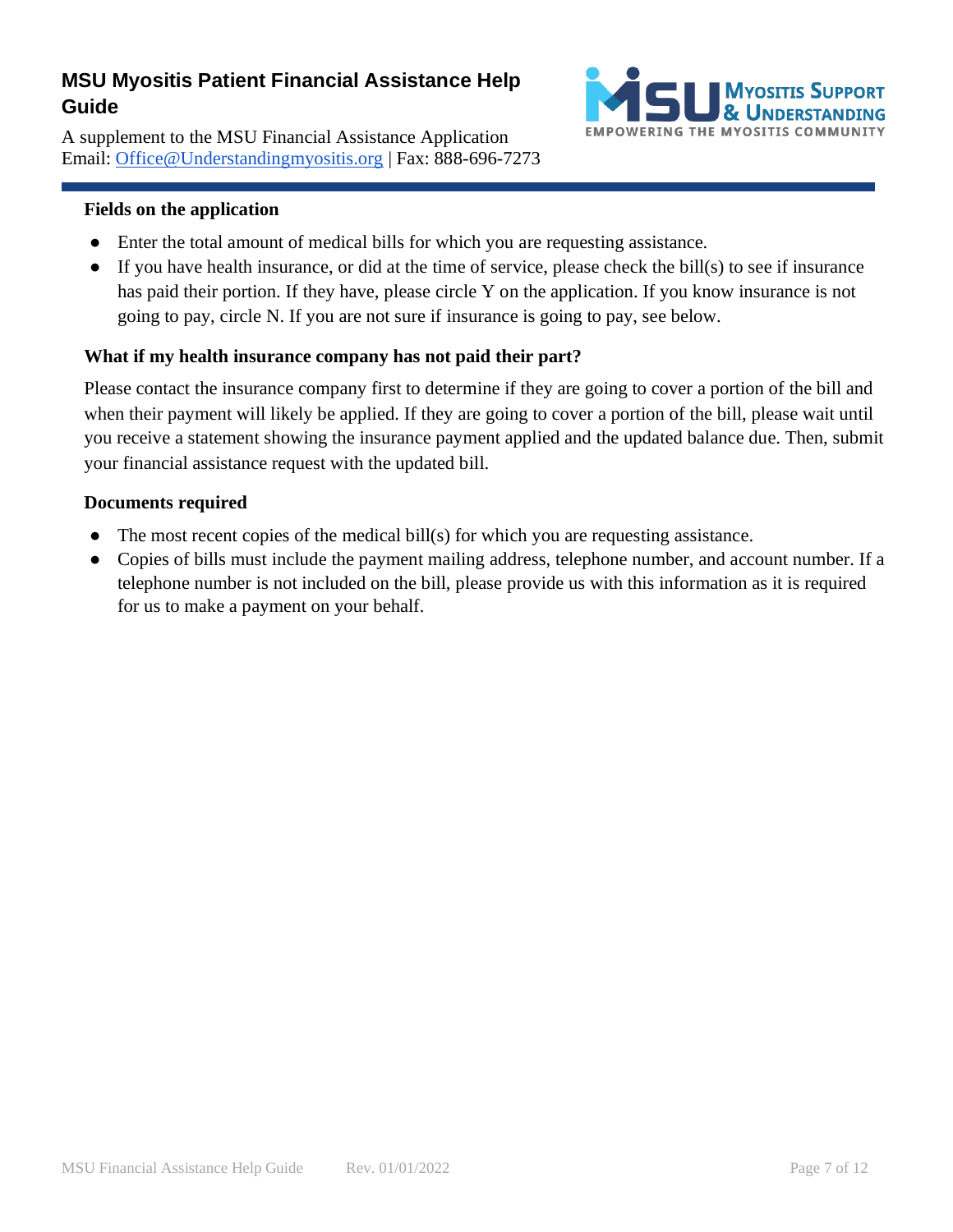A supplement to the MSU Financial Assistance Application Email: [Office@Understandingmyositis.org](mailto:Office@Understandingmyositis.org) | Fax: 888-696-7273



## **Assistance for Emergency Household Expenses**

**Emergency Household Expenses** are defined in a case-by-case situation but may include utility bills, mortgage or rent payments, etc.

#### **Fields on the application**

Enter the type of expense and the total amount of emergency household expenses for which you would like to request financial assistance.

#### **Documents required**

- Copy of the full current invoice or statement for the household bill(s) for which you are requesting assistance. Screenshots from online accounts will not suffice.
	- Copies must include the company payment mailing address, telephone number, amount due, and account number. If a telephone number is not included on the bill, please provide us with this information as it is required for us to make payment on your behalf.

#### **Rent payment assistance - Emergency requests only**

If your request for financial assistance includes emergency rent payment assistance, please note the additional required documents as listed below. The landlord can send these items directly to us via email or fax or provide them to you to send with your assistance application. Rent assistance is for emergency requests only, such as where you have received an eviction notice. We are not able to provide assistance with security deposits or moving expenses. Rent assistance is provided on a case-by-case basis. We may verify property records in cases where the documents received are insufficient. Rent assistance is divided into two categories: rentals from property management companies and rentals from other or private sources. The required documents are listed below.

#### **Rent payment assistance documents required**

#### **If you are renting from a property management company, provide:**

- **●** A copy of the eviction notice from the property management company;
	- **○** Must include the payment mailing address, telephone number, account number, and the rental property address. If this information is not included in the eviction notice, please have the landlord provide this information to us via a separate document.

#### **If you are renting from a private, non-commercial source, provide:**

- **●** A copy of the eviction notice from the landlord;
- A *notarized* letter from the landlord that includes the payment mailing address, telephone number, and the amount of the monthly rent, and the amount you are past due;
- A valid signed copy of your lease.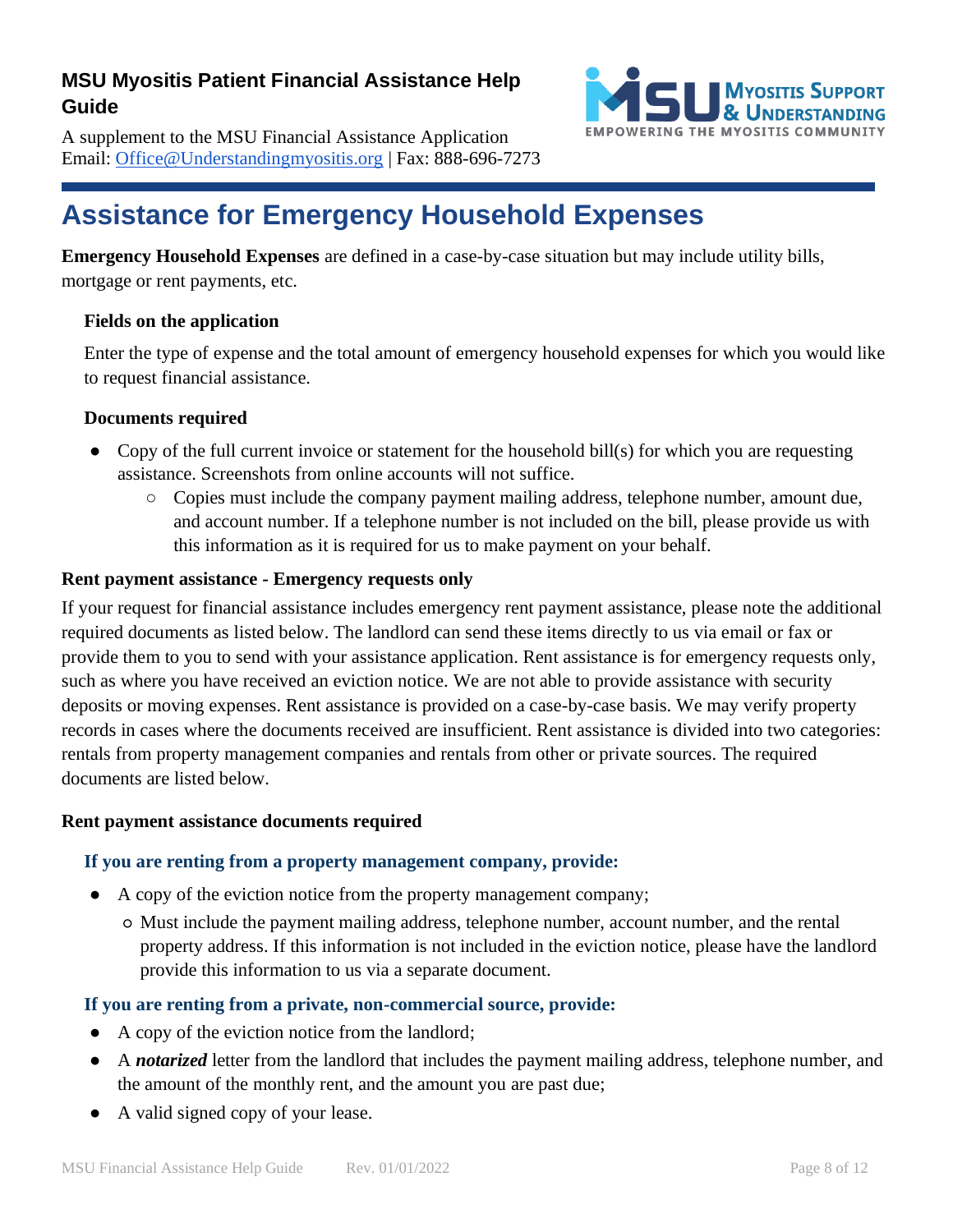A supplement to the MSU Financial Assistance Application Email: [Office@Understandingmyositis.org](mailto:Office@Understandingmyositis.org) | Fax: 888-696-7273



## <span id="page-8-0"></span>**Assistance for Mobility/Assistive Devices**

**Mobility/Assistive Devices** are defined as devices that help people with Myositis enjoy greater mobility, freedom, and independence and include things such as wheelchairs, power wheelchairs, stair lifts, Hoyer lifts, ramps, transfer devices, certain home and bathroom modifications, portable showers, and others.

Since mobility and assistive devices vary based on need and complexity, *applications will be determined on a case-by-case basis*, using multiple factors including medical need as determined by your doctor, device purpose, health insurance coverage, and if the device meets a definition of standard devices likely to be covered under an assistance program.

You may apply for pre-approval and if approved, arrangements can be made to pay the creditor directly or to reimburse you with a copy of the original receipt, as well as all other documents related to the purchase. Reimbursement may not be made without prior approval.

#### **Fields on the application**

- List the name and type of mobility device;
- List the amount for which you are requesting financial assistance;
- Provide a short description of the device;
- If this was submitted through health or other insurance, please circle "Y" for yes or "N" for no.

#### **Documents required**

- Submit a brief letter with additional device details, any special considerations, and include how this device will improve your ability to function.
- Submit an invoice, receipt, statement, or other document that provides the mobility device details, including cost, mailing information for payments, the company telephone number, and a contact person where applicable.
- If you submitted the device through health or other insurance, provide a copy of the documents you received showing costs and coverage.
	- For Medicare applicants with a supplemental policy Did your supplemental (secondary) insurance deny coverage for the device? If so, have you appealed the decision? Please provide any details regarding these questions in a brief personal statement or as a part of the letter mentioned in a previous request above.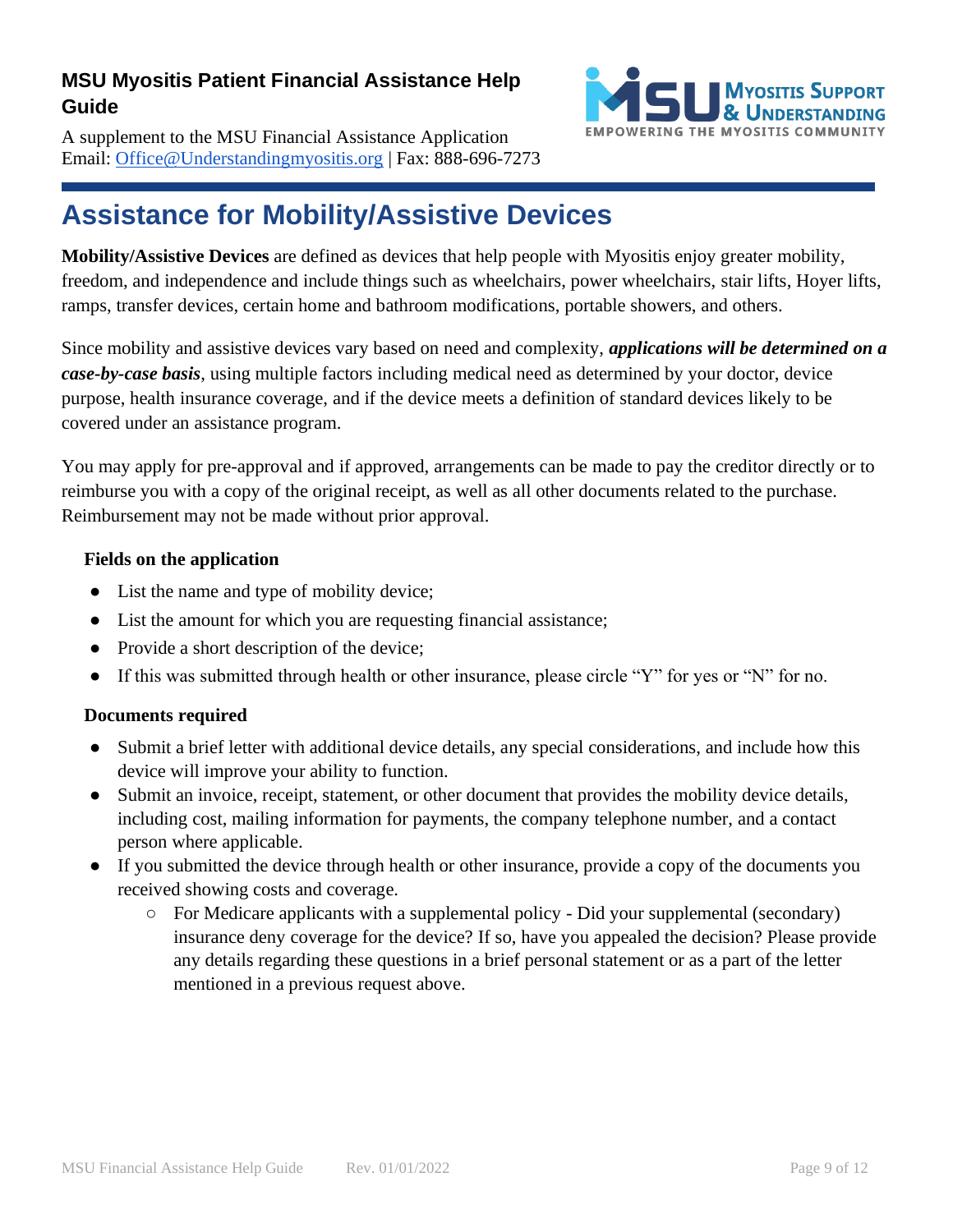A supplement to the MSU Financial Assistance Application Email: [Office@Understandingmyositis.org](mailto:Office@Understandingmyositis.org) | Fax: 888-696-7273



#### **APPLICATION CERTIFICATION FORM**

<span id="page-9-0"></span>This form is a required part of the application and must be completed in full.

Please read over the information on the form and enter the date, print your name, sign your name, and enter your relationship to the applicant. Enter "self" if you are applying on your own behalf.

### **DOCTOR CERTIFICATION FORM**

#### <span id="page-9-1"></span>This form is a required part of the application and must be completed in full by your physician.

Please provide the Doctor Certification form to your treating physician to complete. Submit the signed form with your financial assistance application. In lieu of the "Doctor Certification" form included with application, we will also accept a signed letter from your treating doctor as long as it includes the same information requested on the form.

### **FREQUENTLY ASKED QUESTIONS**

#### <span id="page-9-2"></span>**When am I able to apply for financial assistance?**

If this is your first time applying for financial assistance with MSU, you can submit your application and supporting documents today. Patients are eligible to apply once every rolling year. If you have received financial assistance from MSU in the past, you are eligible to apply one (1) full year following your previous application. In other words, you must wait 12 months from the date you were last approved before you are eligible to re-apply for financial assistance.

For example, if you were approved on March 3, 2019, you would be eligible to apply again on March 3, 2020.

#### **Can I apply and receive the difference in available award amounts if MSU has increased the maximum?**

Unfortunately, there will be no exceptions made to the limit of one award per rolling year. If you require assistance again at that time, you may be eligible to receive the newly updated maximum award amount.

#### **Does MSU offer a prescription copay assistance program?**

No, **we do NOT offer a prescription copay assistance program**. However, we do provide assistance for medical bills, and prescription costs are covered under this type of assistance. We require an invoice or statement from the company, and if you are approved, we pay directly to the creditor.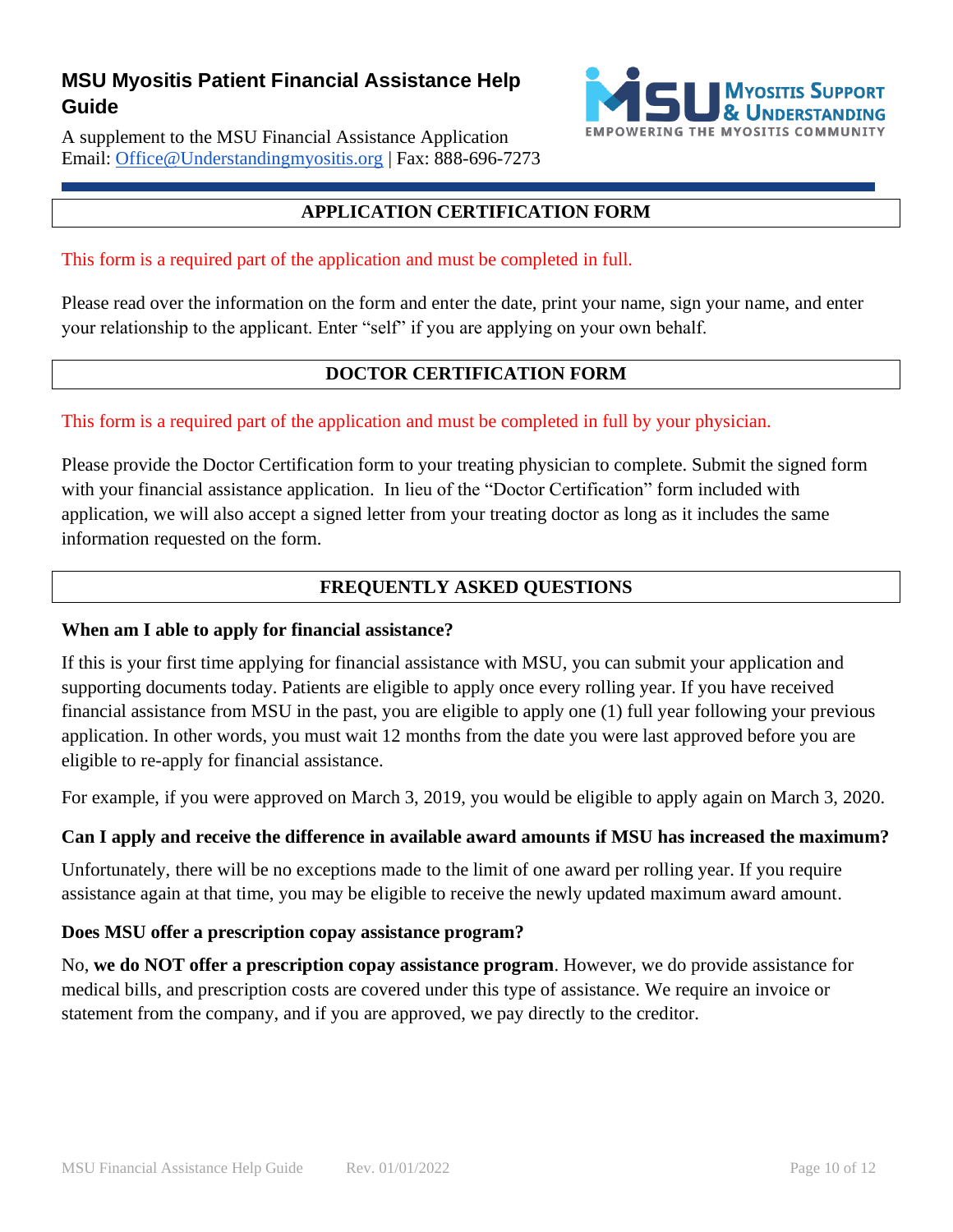A supplement to the MSU Financial Assistance Application Email: [Office@Understandingmyositis.org](mailto:Office@Understandingmyositis.org) | Fax: 888-696-7273



#### **Can you mail me a copy of the financial assistance decision letter?**

Once your application has been finalized, you will receive an email from us. If your application has been approved, we will send you all approval information and the decision award letter via email. You should keep a copy for your records. If your application is denied, you will be notified via email as well.

If you would like a copy mailed to you, please indicate this on the application or in your personal statement.

#### **Final Note**

By signing and submitting an application, you acknowledge that you have reviewed this MSU Financial Assistance Application Help Guide. If you have questions prior to sending your application, please email us at [Office@UnderstandingMyositis.org](mailto:Office@UnderstandingMyositis.org)

| Submit your application using one of the methods below.                                         |              |  |  |
|-------------------------------------------------------------------------------------------------|--------------|--|--|
| Please do not send medical records.                                                             |              |  |  |
| <b>Email</b>                                                                                    | Fax          |  |  |
| Office@UnderstandingMyositis.org                                                                | 888-696-7273 |  |  |
| If you prefer, you can mail the documents to MSU, 9125 N. Old State Road, Lincoln, DE<br>19960. |              |  |  |